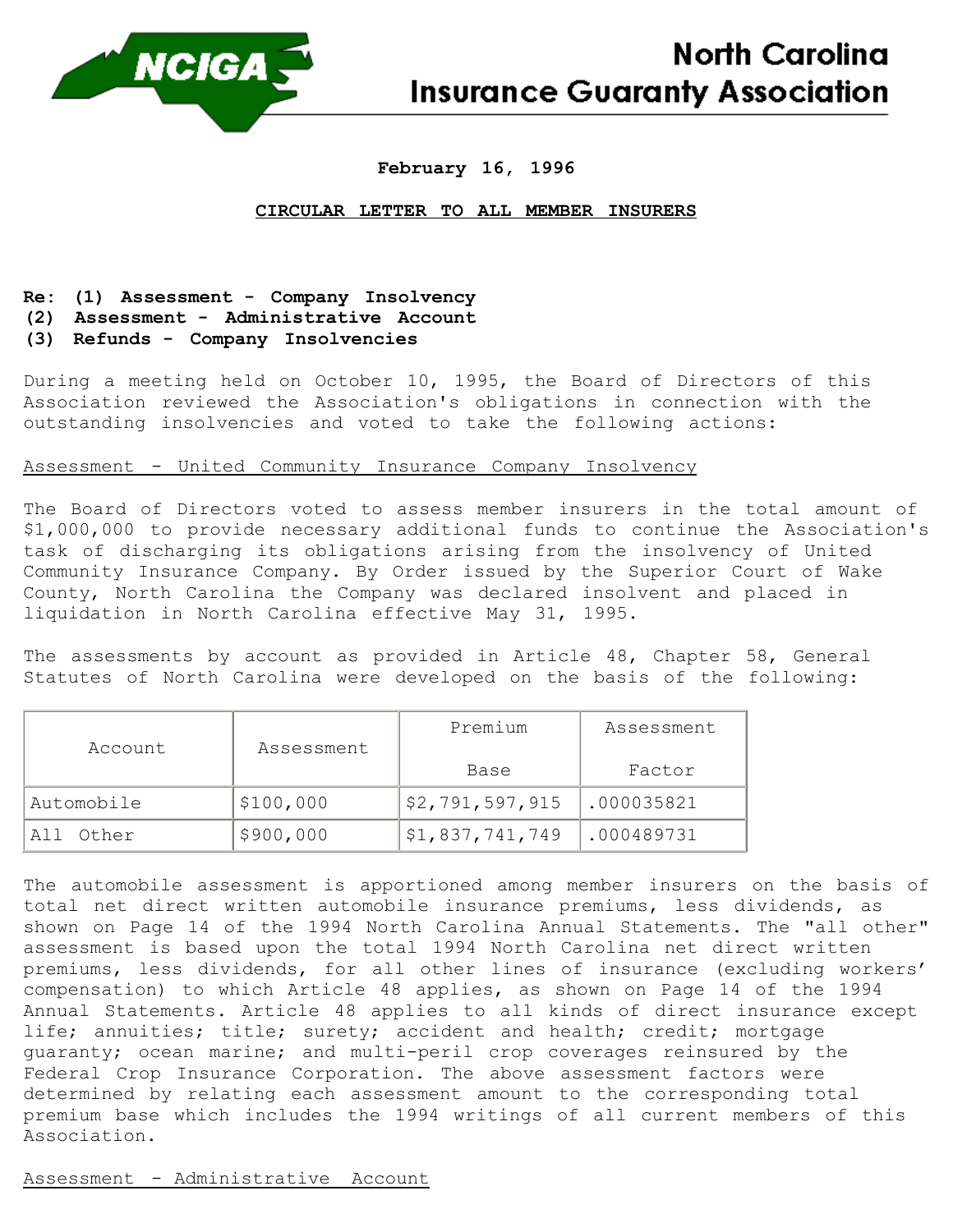The Board of Directors has voted further to make an additional assessment of \$60,000 to cover the administrative expenses not related to a specific insolvency. This assessment is distributed in proportion to the combined total 1994 automobile, "all other" and workers' compensation insurance premium writings as defined in the Act and each company's share of this assessment is \$60,000 ÷ \$5,234,113,169 or .000011463 applied to its combined total 1994 automobile, "all other" and workers' compensation insurance premium writings.

# Refund - American Universal Insurance Company Insolvency

The Board of Directors has voted to refund to member insurers from the assessment for the insolvency of American Universal Insurance Company made in March, 1992 the amount of \$1,000,000. The refund is to be distributed among member insurers in proportion to the amount of assessments paid. The automobile refund amounts to \$200,000 and the assessments paid were \$399,989. Each company's share of this refund is \$200,000 ÷ \$399,989 or .500013750 applied to its automobile assessments paid. The "all other" assessments amount to  $$1,597,040$  and the "all other" refund is  $$800,000 \div $1,597,040$ or .500926714 applied to its "all other" assessments paid.

#### Refund - Beacon Insurance Company Insolvency

The Board of Directors has voted to refund to member insurers from the two assessments for the insolvency of Beacon Insurance Company made in August, 1987 and March, 1989 the amount of \$175,000. The refund is to be distributed among member insurers in proportion to the amount of assessments paid. The automobile refund amounts to \$3,500 and the assessments paid were \$9,771. Each company's share of this refund is  $$3,500 \div $9,771$  or .358202845 applied to its automobile assessments paid. The "all other" assessments amount to \$520,828 and the "all other" refund is  $$171,500 \div $520,828$  or .329283371 applied to its "all other" assessments paid.

### Refund - Excalibur Insurance Company Insolvency

The Board of Directors has voted to refund to member insurers from the assessment for the insolvency of Excalibur Insurance Company made in January, 1985 the amount of \$320,000. The refund is to be distributed among member insurers in proportion to the amount of automobile assessments paid. The automobile refund amounts to \$320,000 and the assessments paid were \$484,737. Each company's share of this refund is  $$320,000 \div $484,737$  or .660151793 applied to its automobile assessments paid.

### Refund - Interstate Casualty Insurance Company Insolvency

The Board of Directors has voted to refund to member insurers from the three assessments for the insolvency of Interstate Casualty Insurance Company made in April, 1990, January, 1991 and March, 1992 the amount of \$4,500,000. The refund is to be distributed among member insurers in proportion to the amount of assessments paid. The automobile refund amounts to \$4,050,000 and the assessments paid were \$18,597,732. Each company's share of this refund is  $$4,050,000 \div $18,597,732$  or .217768489 applied to its automobile assessments paid. The "all other" assessments amount to \$2,059,795 and the "all other" refund is \$450,000 ÷ \$2,059,795 or .218468342 applied to its "all other" assessments paid.

If a statement is attached hereto, it shows (1) your Company's premiums utilized in determining the assessments; (2) the assessment amount for each of